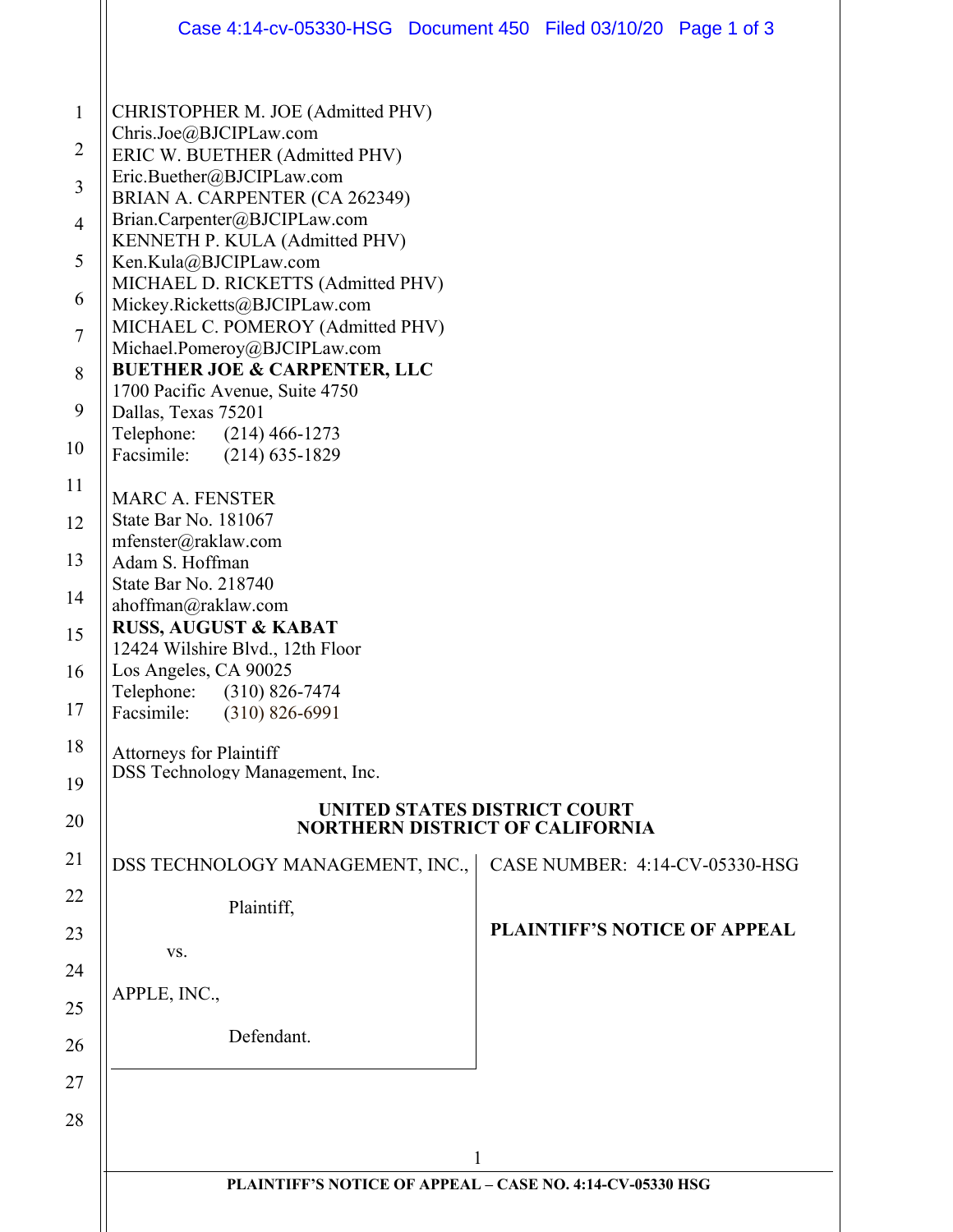Notice is hereby given that DSS Technology Management, Inc. ("Plaintiff" or "DSS"), Plaintiff in the above named case, hereby appeals to the United States Court of Appeals for the Federal Circuit from the Final Judgment [Dkt. 447] entered in this action in the United States District Court for the Northern District of California on February 24, 2020, and from any and all judgments, orders, opinions, and findings pertinent or ancillary to the foregoing, including all interlocutory orders that give rise to the judgment, including the following: (1) Order Denying Plaintiff's Motion for Leave to File a Motion for Reconsideration [Dkt. 445] dated February 18, 2020; and

(2) Order On DSS' Motion to Amend Infringement Contentions and Apple's Cross-Motion to Strike Expert Report [Dkt. 414] dated January 14, 2020.

Payment of the required fee of \$505.00, representing the \$500.00 for docketing a case on appeal specific to 28 U.S.C. § 1913, and the filing fee of \$5.00 for filing a notice of appeal specified in 28 U.S.C. §1917, is being paid contemporaneously with the filing of this Notice of Appeal to the Clerk of this Court pursuant to Fed. R. App. R. 3(e).